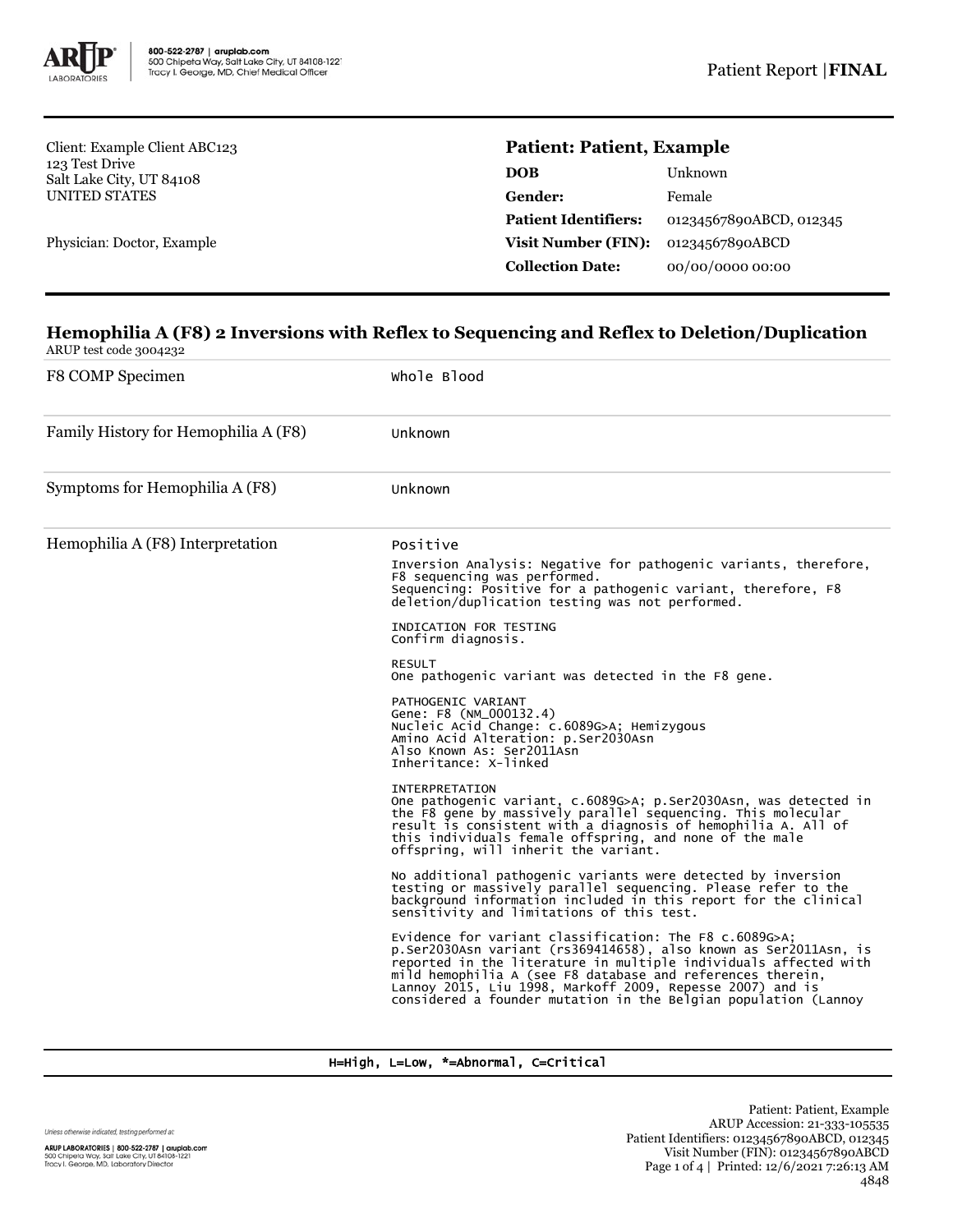

2015). This variant is reported in ClinVar (Variation ID:<br>439683). This variant is found in the non-Finnish European<br>population with an allele frequency of 0.006% (5/81740 alleles,<br>including 3 hemizygotes) in the Genome Ag deleterious (REVEL: 0.573). Based on available information, this variant is considered to be pathogenic.

RECOMMENDATIONS This individual should be followed at a hemophilia treatment center. Genetic consultation is indicated, including a discussion of medical screening and management. At-risk family members should be offered testing for the identified variant (Familial Mutation, Targeted Sequencing, ARUP test code 2001961).

### **COMMENTS**

Unless otherwise specified, confirmation by Sanger sequencing was not performed for variants with acceptable quality metrics. Likely benign and benign variants are not included in this report.

REFERENCES European Association of Haemophilia and Allied Disorders (EAHAD)-Factor VIII Variant Database:

http://f8-db.eahad.org/newstructure.php

Lannoy N et al. Overrepresentation of missense mutations in mild hemophilia A patients from Belgium: founder effect or independent occurrence? Thromb Res. 2015 135:1057-1063.

Liu M et al. A domain mutations in 65 haemophilia A families and molecular modelling of dysfunctional factor VIII proteins. Br J Haematol. 1998 103:1051-1060.

Markoff A et al. Combined homology modelling and evolutionary significance evaluation of missense mutations in blood clotting factor VIII to highlight aspects of structure and function. Haemophilia. 2009 15:932-941.

Repesse Y et al. Factor VIII (FVIII) gene mutations in 120 patients with hemophilia A: detection of 26 novel mutations and correlation with FVIII inhibitor development. J Thromb Haemost. 2007 5:1469-1476.

This result has been reviewed and approved by

H=High, L=Low, \*=Abnormal, C=Critical

Unless otherwise indicated, testing performed at:

ARUP LABORATORIES | 800-522-2787 | aruplab.com 500 Chipeta Way, Salt Lake City, UT 84108-1221<br>Tracy I. George, MD, Laboratory Director

Patient: Patient, Example ARUP Accession: 21-333-105535 Patient Identifiers: 01234567890ABCD, 012345 Visit Number (FIN): 01234567890ABCD Page 2 of 4 | Printed: 12/6/2021 7:26:13 AM 4848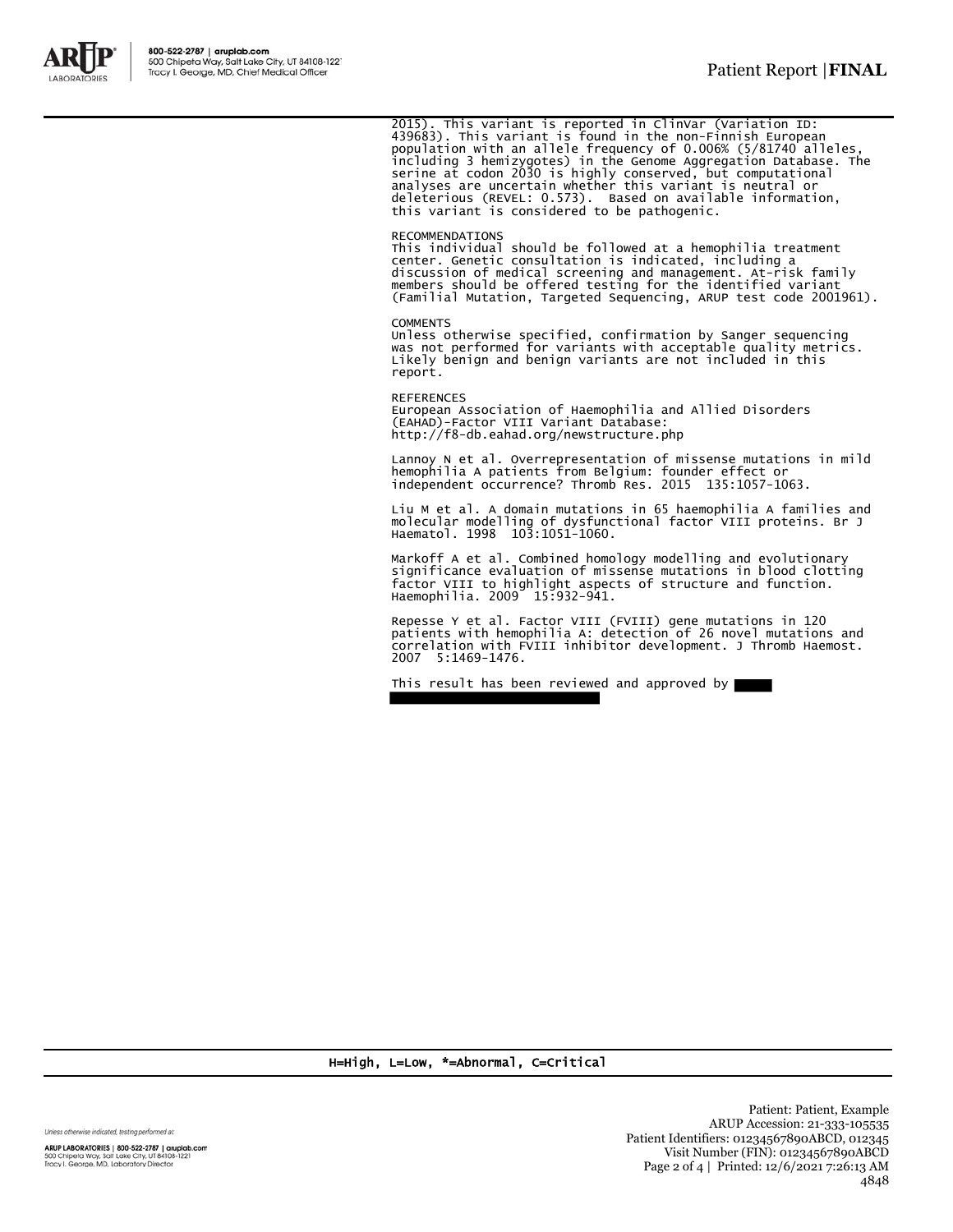

BACKGROUND INFORMATION: Hemophilia A (F8) 2 Inversions with Reflex to Sequencing and Reflex to Deletion/Duplication CHARACTERISTICS: Hemophilia A is characterized by deficiency of factor VIII clotting activity. Less than 1 percent factor VIII activity results in severe deficiency associated with<br>spontaneous joint or deep muscle bleeding. Moderate deficiency<br>(1-5 percent activity) and mild deficiency (6-40 percent<br>activity) are associated with prolonged bleeding increased bleeding tendencies. EPIDEMIOLOGY: 1 in 5,000 live male births worldwide CAUSE: Pathogenic F8 germline variants INHERITANCE: X-linked recessive. In the estimated 30 percent of cases that appear to be de novo, the mother is found to be a carrier at least 80 percent of the time. PENETRANCE: 100 percent in males. Approximately 30 percent of female carriers have factor VIII activity levels of less than 40 percent and are at risk for bleeding symptoms typically consistent with mild hemophilia A. CLINICAL SENSITIVITY: 98 percent GENE TESTED: F8 (NM\_000132.4) METHODOLOGY: F8 intron 22-A and intron 1 inversions detected by inverse PCR and electrophoresis. Capture of all coding exons and exon-intron junctions of the F8 gene, followed by massively parallel sequencing. Sanger sequencing performed as necessary to fill in regions of low coverage and confirm reported variants. Multiplex ligation-dependent probe amplification (MLPA) of the F8 gene. ANALYTICAL SENSITIVITY/SPECIFICITY: The analytical sensitivity and specificity for inversion analysis and MLPA is 99 percent. The analytical sensitivity of sequencing is approximately 99 percent for single nucleotide variants (SNVs) and greater than 93 percent for insertions/duplications/deletions from 1-10 base pairs in size. Variants greater than 10 base pairs may be<br>detected, but the analytical sensitivity may be reduced.<br>LIMITATIONS: A negative result does not exclude a diagnosis of<br>or carrier status for hemophilia A. This tes the F8 gene. Variants in regions that are not included in the preferred transcript are not detected. Regulatory region variants and deep intronic variants, other than the type 1 or<br>type 2 intron 22-A and intron 1 inversions, will not be<br>identified. Rare F8 intron 22-A and intron 1 inversions<br>different breakpoints may not be detected by thi detected based on the breakpoints of the rearrangement.<br>Deletions/duplications/insertions of any size may not be<br>detected by massively parallel sequencing. Diagnostic errors can<br>occur due to rare sequence variations. In so transplantation. Noncoding transcripts were not analyzed. This test was developed and its performance characteristics

determined by ARUP Laboratories. It has not been cleared or approved by the US Food and Drug Administration. This test was performed in a CLIA-certified laboratory and is intended for clinical purposes.

Counseling and informed consent are recommended for genetic testing. Consent forms are available online.

## H=High, L=Low, \*=Abnormal, C=Critical

Unless otherwise indicated, testing performed at:

ARUP LABORATORIES | 800-522-2787 | aruplab.com 500 Chipeta Way, Salt Lake City, UT 84108-1221<br>Tracy I. George, MD, Laboratory Director

Patient: Patient, Example ARUP Accession: 21-333-105535 Patient Identifiers: 01234567890ABCD, 012345 Visit Number (FIN): 01234567890ABCD Page 3 of 4 | Printed: 12/6/2021 7:26:13 AM 4848